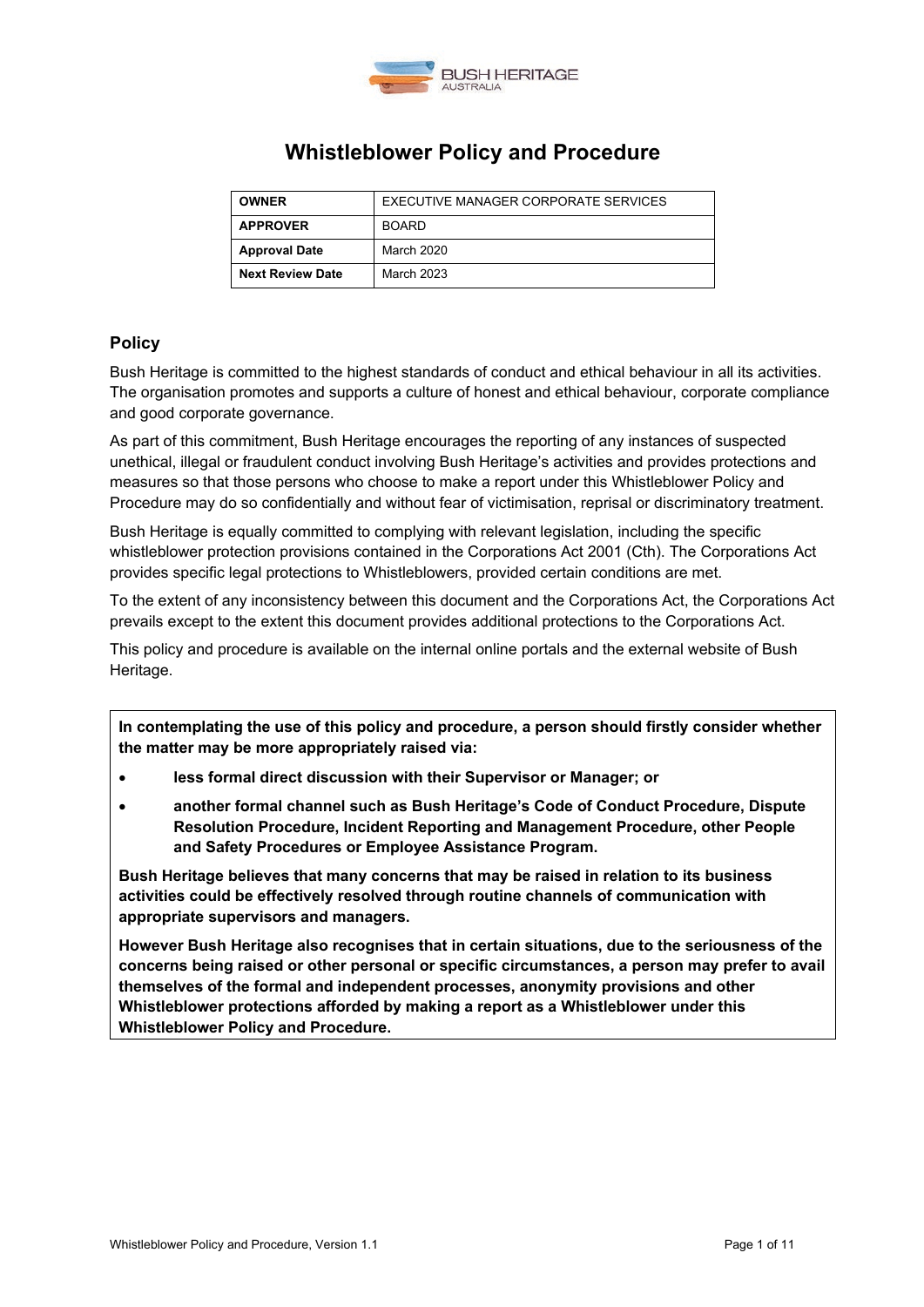## **Table of Contents**

| 1            |     |                                                                                 |  |
|--------------|-----|---------------------------------------------------------------------------------|--|
| $\mathbf{2}$ |     |                                                                                 |  |
|              | 2.1 |                                                                                 |  |
|              | 2.2 |                                                                                 |  |
| 3            |     |                                                                                 |  |
|              | 3.1 |                                                                                 |  |
|              | 3.2 |                                                                                 |  |
|              | 3.3 |                                                                                 |  |
|              | 3.4 |                                                                                 |  |
|              | 3.5 |                                                                                 |  |
| 4            |     |                                                                                 |  |
|              | 4.1 |                                                                                 |  |
|              | 4.2 |                                                                                 |  |
|              | 4.3 |                                                                                 |  |
|              | 4.4 | Reporting findings from an investigation arising from a Whistleblower's report6 |  |
|              | 4.5 |                                                                                 |  |
|              | 4.6 |                                                                                 |  |
| 5            |     |                                                                                 |  |
| 6            |     | Associated Bush Heritage Policy & Procedures or Related Documents 9             |  |
| 7            |     |                                                                                 |  |
|              |     |                                                                                 |  |
|              |     |                                                                                 |  |

## **Definitions**

| Whistleblower                           | A person who, whether anonymously or not, makes a report of a<br>concern about actual or suspected misconduct in accordance with<br>this policy and procedure.                                                                                                              |
|-----------------------------------------|-----------------------------------------------------------------------------------------------------------------------------------------------------------------------------------------------------------------------------------------------------------------------------|
|                                         | A Bush Heritage employee who has been authorised by the Bush<br>Heritage Board as a person to whom a Whistleblower can make a<br>report.                                                                                                                                    |
| <b>Whistleblower Protection Officer</b> | Subject to confidentiality obligations, Whistleblower Protection<br>Officers have been allocated the authority to communicate with the<br>Bush Heritage Board through its Governance Committee should the<br>circumstances of a Whistleblower report require that to occur. |

## <span id="page-1-0"></span>**1 Purpose**

This document describes the policy on whistleblowing and how this is implemented. Its purpose is to:

• Support the reporting of concerns about actual or suspected misconduct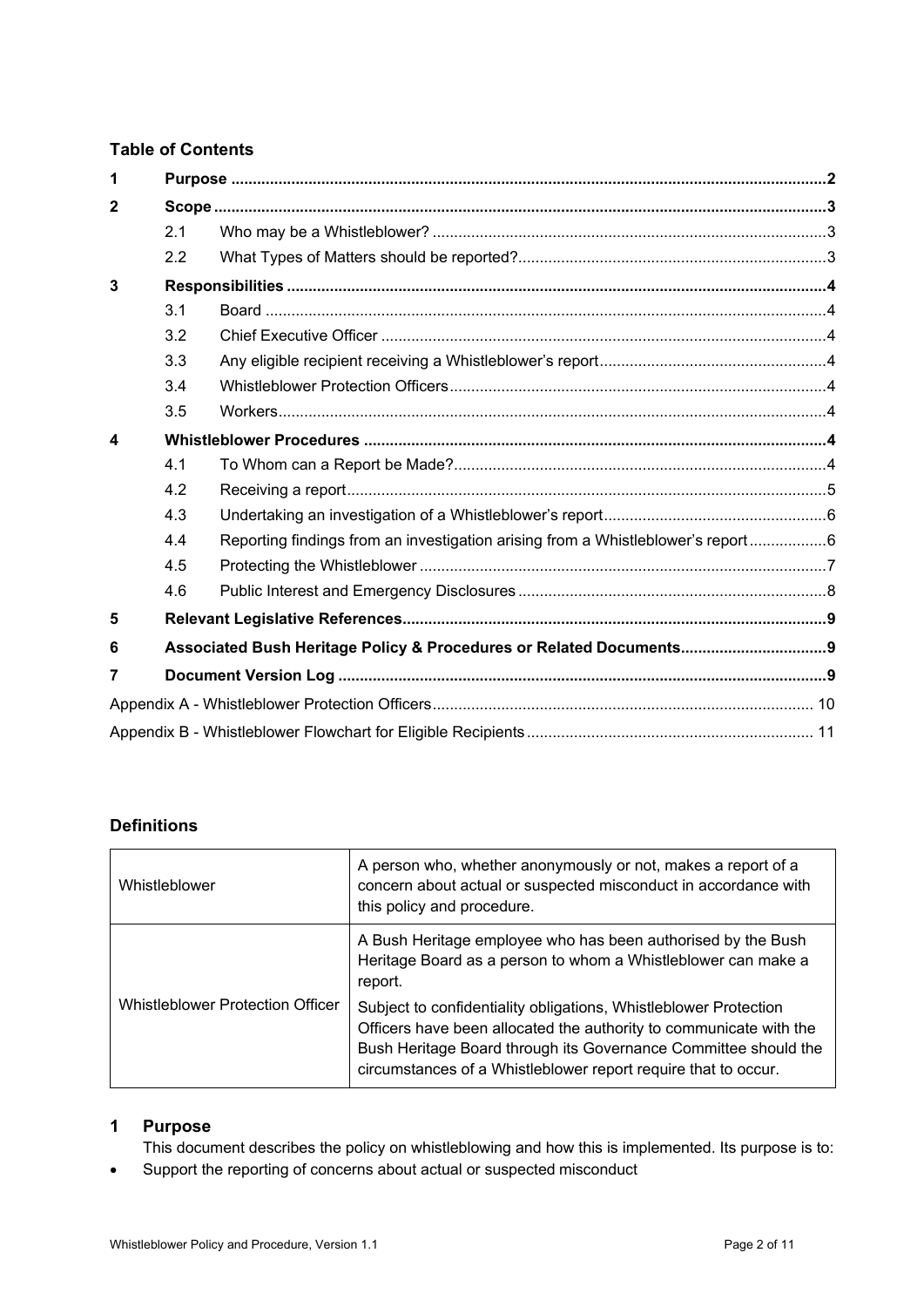- Describe how a Whistleblower should report their concern, including their right to remain anonymous, and what happens when they report their concerns
- Describe how Bush Heritage receives, assesses and investigates reports from Whistleblowers in a way that protects the identity of the Whistleblower and provides confidentiality and secure storage of the information provided
- State Bush Heritage's commitment to the safety of Whistleblowers and to their protection against reprisal, retaliation or victimisation by anyone whether they be internal or external to Bush Heritage

## <span id="page-2-0"></span>**2 Scope**

## <span id="page-2-1"></span>**2.1 Who may be a Whistleblower?**

Any individual may make a report as a Whistleblower under this policy and procedure if, in relation to Bush Heritage, they are a current or former:

- director, officer, employee or volunteer;
- contractor or subcontractor;
- employee of contractor, subcontractor, research partner or conservation partner; or
- a relative or dependant of the individuals listed above.

## <span id="page-2-2"></span>**2.2 What Types of Matters should be reported?**

A Whistleblower may make a report under this policy and procedure if they have reasonable grounds to suspect that someone has engaged in misconduct involving Bush Heritage's activities. Misconduct may include conduct which:

- is illegal (such as theft, violence, harassment, discrimination, bullying or intimidation, criminal damage to property or other breaches of applicable state or federal law);
- is improper according to Bush Heritage's constitution and policies;
- is unethical according to Bush Heritage's values and recognised ethical principles across the sector (such as maladministration, dishonestly altering company records or adopting questionable accounting practices);
- is dishonest, fraudulent or corrupt (such as falsifying scientific data or its interpretation or publishing or promoting false scientific information);
- is negligent or reckless and which places Bush Heritage, a Bush Heritage employee, a third party or the environment at high risk (such as unsafe work practices, environmental damage, animal welfare risks or health risks);
- is detrimental to Bush Heritage (such as misconduct which may cause significant financial loss to Bush Heritage, including serious wastage of resources, or significantly damage its reputation);
- relates to the tax affairs of Bush Heritage (tax matters); and
- relates to any other kind of misconduct or an improper state of affairs or circumstances in relation to Bush Heritage.

An Individual can still qualify for protection under the whistleblower laws if their disclosure turns out to be incorrect, so long as the disclosure has a reasonable basis.

This policy and procedure does not apply to a personal work-related grievance as defined in the Corporations Act. Subject to the Corporations Act, examples of a personal work-related grievance include:

- an interpersonal conflict between one worker and another worker or manager;
- a decision relating to a worker's engagement, employment, transfer or promotion;
- a decision to suspend or terminate the engagement of a worker; or
- a disciplinary decision in relation to a worker.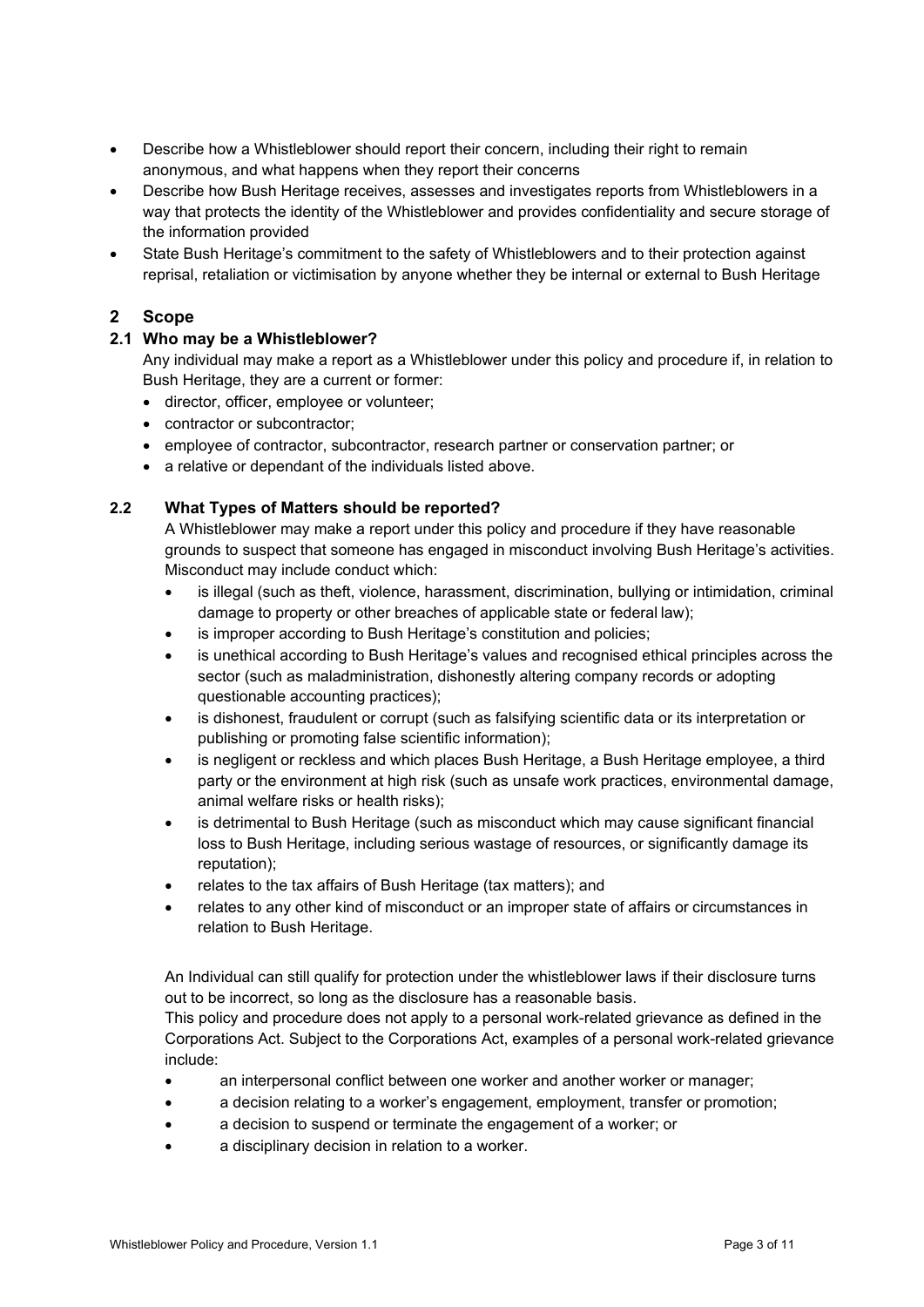## <span id="page-3-0"></span>**3 Responsibilities**

## <span id="page-3-1"></span>**3.1 Board**

The Board is responsible for:

- approving this policy and procedure; and
- authorising Bush Heritage's Whistleblower Protection Officer(s).

## <span id="page-3-2"></span>**3.2 Chief Executive Officer**

The Chief Executive Officer (CEO) is responsible for:

- Communicating support of the policy and procedure, including bypassing the Chief Executive Officer (CEO) should the CEO be potentially implicated. The CEO will not always be made aware of confidential details of reports made; and
- ensuring that investigations into reports by Whistleblowers are adequately resourced and conducted as soon as reasonably practicable.

## <span id="page-3-3"></span>**3.3 Any eligible recipient receiving a Whistleblower's report**

Eligible recipients who receive a whistleblower report are responsible for:

- undertaking the applicable actions set out in sections 4.2 and 4.5 of this policy and procedure and (if they retain carriage of the matter) the applicable actions set out in sections 4.3 and 4.4 of this policy and procedure; and
- maintaining the confidentiality of the Whistleblower's identity, unless and until the Whistleblower consents to their identity being provided to others.

## <span id="page-3-4"></span>**3.4 Whistleblower Protection Officers**

The Whistleblower Protection Officers (listed at Appendix A of this policy) are responsible for:

- undertaking the applicable actions set out in sections 4.2 and 4.5 of this policy and procedure and (if they are directed to assume carriage of the matter) the applicable actions set out in sections 4.3 and 4.4 of this policy and procedure; and
- maintaining the confidentiality of the Whistleblower's identity, unless and until the Whistleblower consents to their identity being provided to others.

## <span id="page-3-5"></span>**3.5 Workers**

All persons who work for Bush Heritage are responsible for:

- making a report if they become aware of actual cases, or suspect on reasonable grounds potential cases, of any conduct that is reportable under this policy and procedure and which cannot or is not being resolved through other reporting mechanisms;
- ensuring that reports are made on reasonable grounds. Anyone who knowingly makes a false report under this policy and procedure may be subject to disciplinary action.

## <span id="page-3-6"></span>**4 Whistleblower Procedures**

## <span id="page-3-7"></span>**4.1 To Whom can a Report be Made?**

If you are seeking legal protection under the whistleblower laws, and to ensure appropriate escalation and timely investigation, Whistleblowers are encouraged to make any reports under this policy and procedure, either in writing or orally, to a Bush Heritage Whistleblower Protection Officer (refer Appendix A), who are authorised eligible recipients for the purposes of Part 9.4AAA of the *Corporations Act 2001* (Cth).

If a Whistleblower would prefer to raise the matter with someone other than a Bush Heritage Whistleblower Protection Officer, they can make a report, either in writing or orally, to the Chief Executive Officer, Company Secretary, any Director or Executive Manager or the Auditor of Bush Heritage, or (for tax matters) to a tax agent or BAS Agent of Bush Heritage.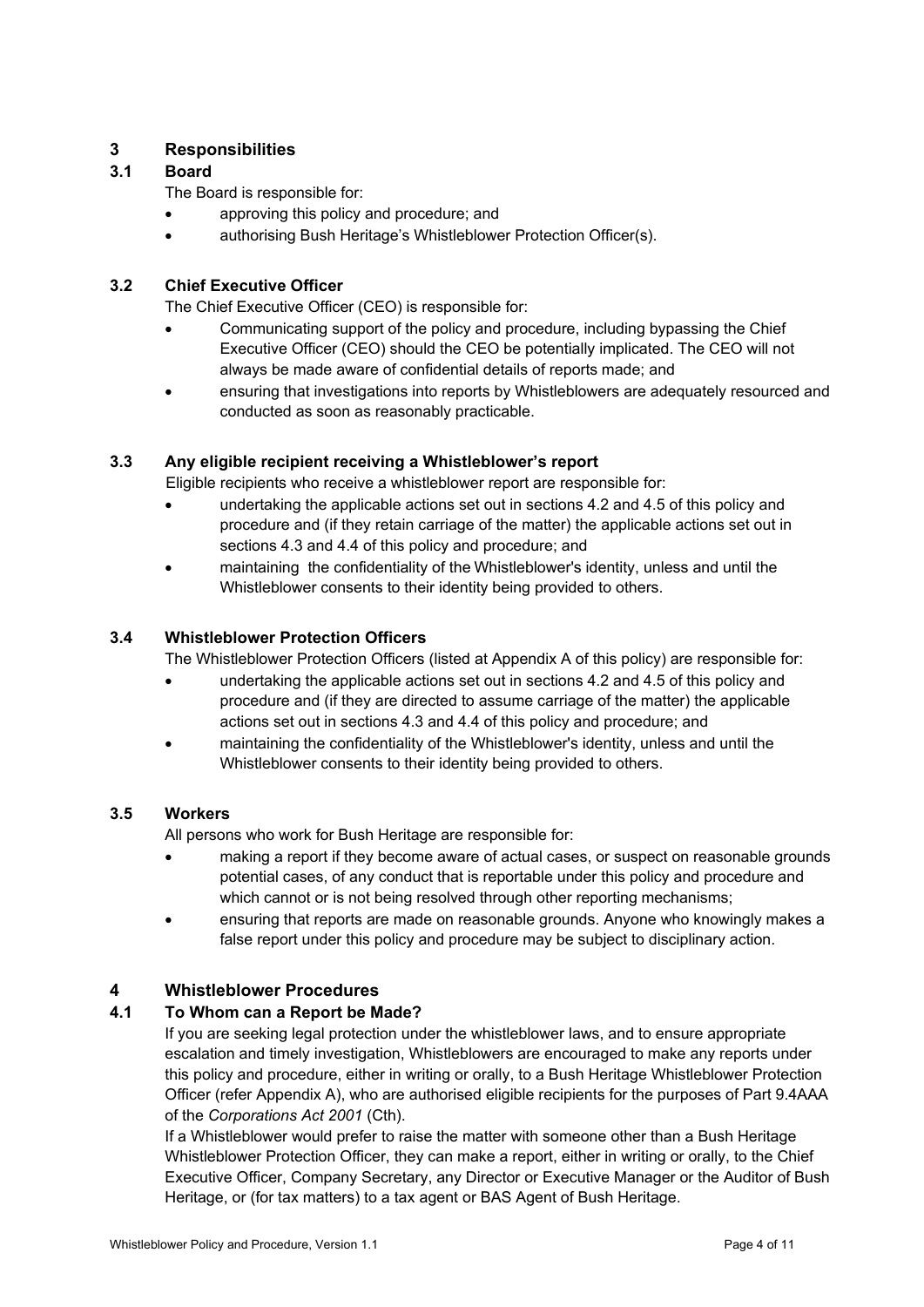Whilst internal reporting is always encouraged, a worker may be of the view that there is an exceptionally serious issue which warrants reporting to an external body such as the regulatory body responsible for the enforcement of a law. As such, Whistleblower reports may also be made to the Australian Securities and Investments Commission (ASIC), Australian Prudential Regulation Authority (APRA) or (for tax matters) to the Commissioner of Taxation. Nothing in this policy prevents a person from making a Whistleblower report to an external and independent lawyer for the purposes of obtaining legal advice or representation on the operation of the whistleblower laws. Even where the lawyer advises that protections are not available, the Whistleblower will be protected under the whistleblower laws.

#### <span id="page-4-0"></span>**4.2 Receiving a report**

A flowchart for the whistleblowing process is provided in Appendix B.

Any eligible recipient to whom a report under this policy and procedure is made shall:

- make a file note of the disclosure (if it is not already in written form);
- redact the name of the person (if provided) from the written disclosure or file note; and
- in the case where the eligible recipient is not a Whistleblower Protection Officer, send the written disclosure or file note to a Whistleblower Protection Officer.

A Whistleblower Protection Officer who directly receives a report, or receives a written disclosure or file note from another eligible recipient, shall make an initial assessment as to whether the report should be treated as a whistleblower report under the whistleblower laws and whether it warrants further investigation:

- if they believe that the nature of the report is more appropriately handled under a different Bush Heritage procedure, advise the Whistleblower and support them to initiate the alternative process;
- if they believe the report has no reasonable basis (ie, trivial or fanciful with no supporting evidence):
	- dismiss the allegation and advise the person making the report of their decision;
	- advise the Chair of the Board's Governance Committee (or the Chair and Deputy Chair of the Board if any member of the Governance Committee may be complicit in the concern) of the report and their assessment;
	- **PEDEPARE FECORD STATE SHOW SECUTE:** prepare records of same and store them securely; and
	- be accountable for the dismissed allegation if the person raising the report chooses to escalate their concerns.
- If they believe the report is protected under the whistleblower laws and should be investigated:
	- **•** inform the eligible recipient to whom the report was made of this decision; and
	- draft a request for consent of Whistleblower to disclose their identity and ask the eligible recipient (or where appropriate, their EA) to seek this consent.

If the eligible recipient is informed that the report is protected under the whistleblower laws and should be investigated, they must decide whether they or the Whistleblower Protection Officer should take carriage of the matter and communicate that decision to the Whistleblower Protection Officer.

The person who then has carriage of the matter must advise the Chair of the Board's Governance Committee (or the Chair and Deputy Chair of the Board if any member of the Governance Committee may be complicit in the concern) of the Whistleblower report and that it will be investigated (but will not disclose the Whistleblower's identity without their consent).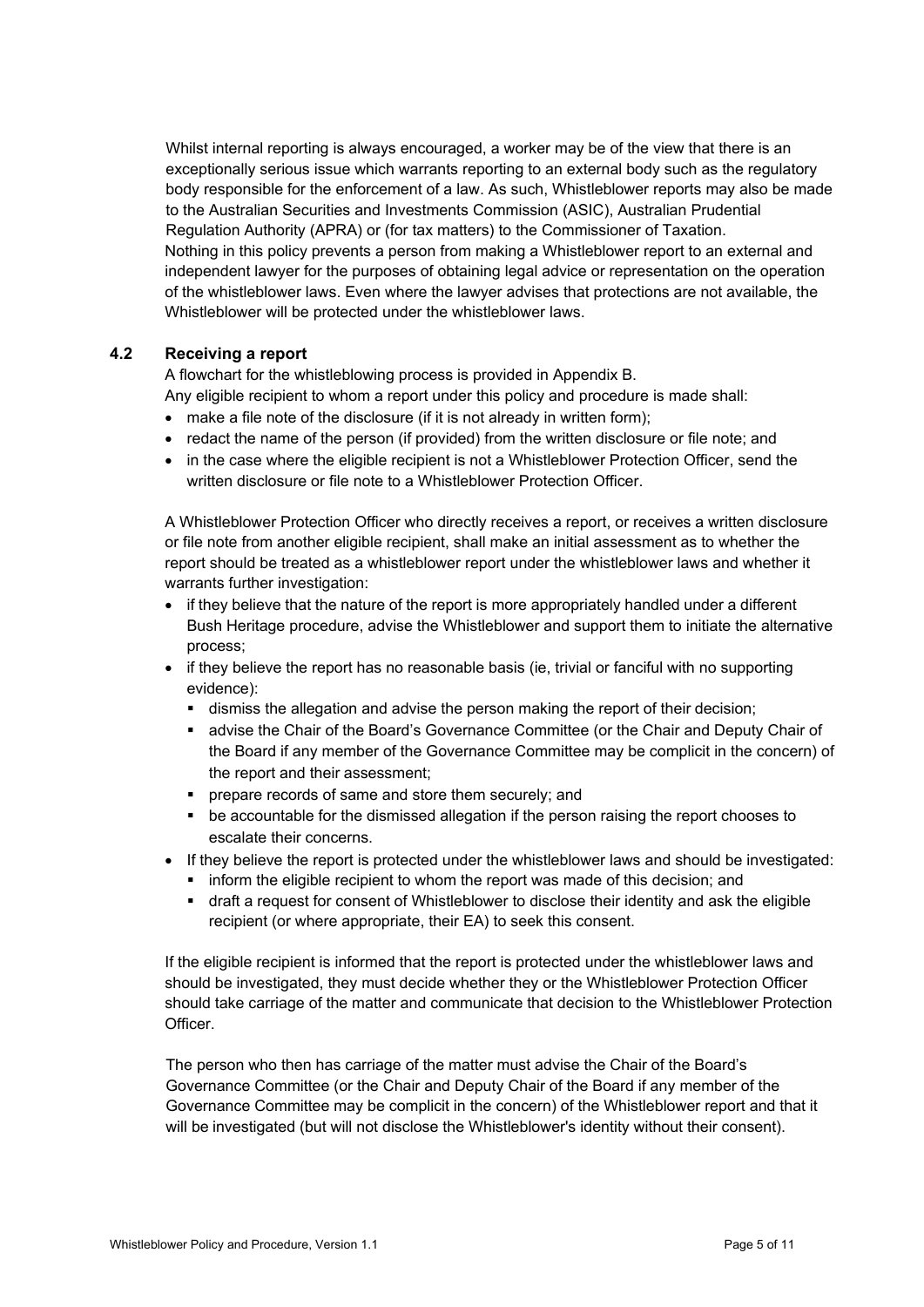## <span id="page-5-0"></span>**4.3 Undertaking an investigation of a Whistleblower's report**

Unless handled under a different Bush Heritage procedure or dismissed in accordance with section 4.2 of this policy and procedure, all matters reported under this policy and procedure will be investigated as soon as practicable after the matter has been reported. The investigation process may vary depending on the nature of the report.

Where appropriate, feedback is provided to the Whistleblower from time to time throughout the investigation regarding the investigation's progress and/or outcome (subject to considerations of the privacy of those against whom allegations are made and witnesses).

The person who has carriage of the matter as determined in accordance with section 4.2 of this policy and procedure (either the eligible recipient to whom the report was made or the Whistleblower Protection Officer who received the written disclosure or file note) may appoint someone else to assist with the investigation where appropriate.

The person who has carriage of the matter must:

- as soon as practicable, if the report is not anonymous, contact the Whistleblower to discuss the investigation process including who may be contacted and such other matters as are relevant to the investigation;
- be responsible for the investigation being conducted in an objective and fair manner, supportive of the rights, including to procedural fairness, of both the Whistleblower and all persons implicated in relation to the reported conduct;
- prepare the terms of reference for the investigation, in consultation with the Chair of the Governance Committee (or the Chair and Deputy Chair of the Board if any member of the Governance Committee may be complicit in the concern), to clarify the key issues to be investigated;
- develop an investigation plan to ensure all relevant witnesses are interviewed, all relevant questions are addressed, all relevant documents are assessed, the scale of the investigation is in proportion to the seriousness of the allegation(s) and sufficient resources are allocated;
- source internal or external support if required or deemed appropriate;
- conduct the investigation in a manner that is reasonable and appropriate having regard to the nature of the reported conduct and the circumstances;
- ensure strict security and confidentiality are maintained during the investigative process by all parties involved;
- ensure records of all discussions, phone calls and interviews are made, with interviews recorded where possible;
- ensure all information obtained is properly secured to prevent unauthorised access; and
- produce a report of the findings as soon as reasonably practicable.

The person or persons undertaking the investigation must ensure the principles of procedural fairness (natural justice) are observed. In particular, where adverse comment/s about any person are likely to be included in an investigation or findings report, the person affected will be given an opportunity to comment on the reported concerns during the investigation and any comments will be considered before the findings report is finalised.

#### <span id="page-5-1"></span>**4.4 Reporting findings from an investigation arising from a Whistleblower's report**

Subject to the preservation of the anonymity of the Whistleblower and the privacy considerations of those people involved in any way in the investigation, the report of the findings prepared by the person or persons undertaking the investigation shall include:

- the allegation/s;
- all relevant facts and the evidence relied upon in reaching any conclusions:
- conclusions reached and their basis; and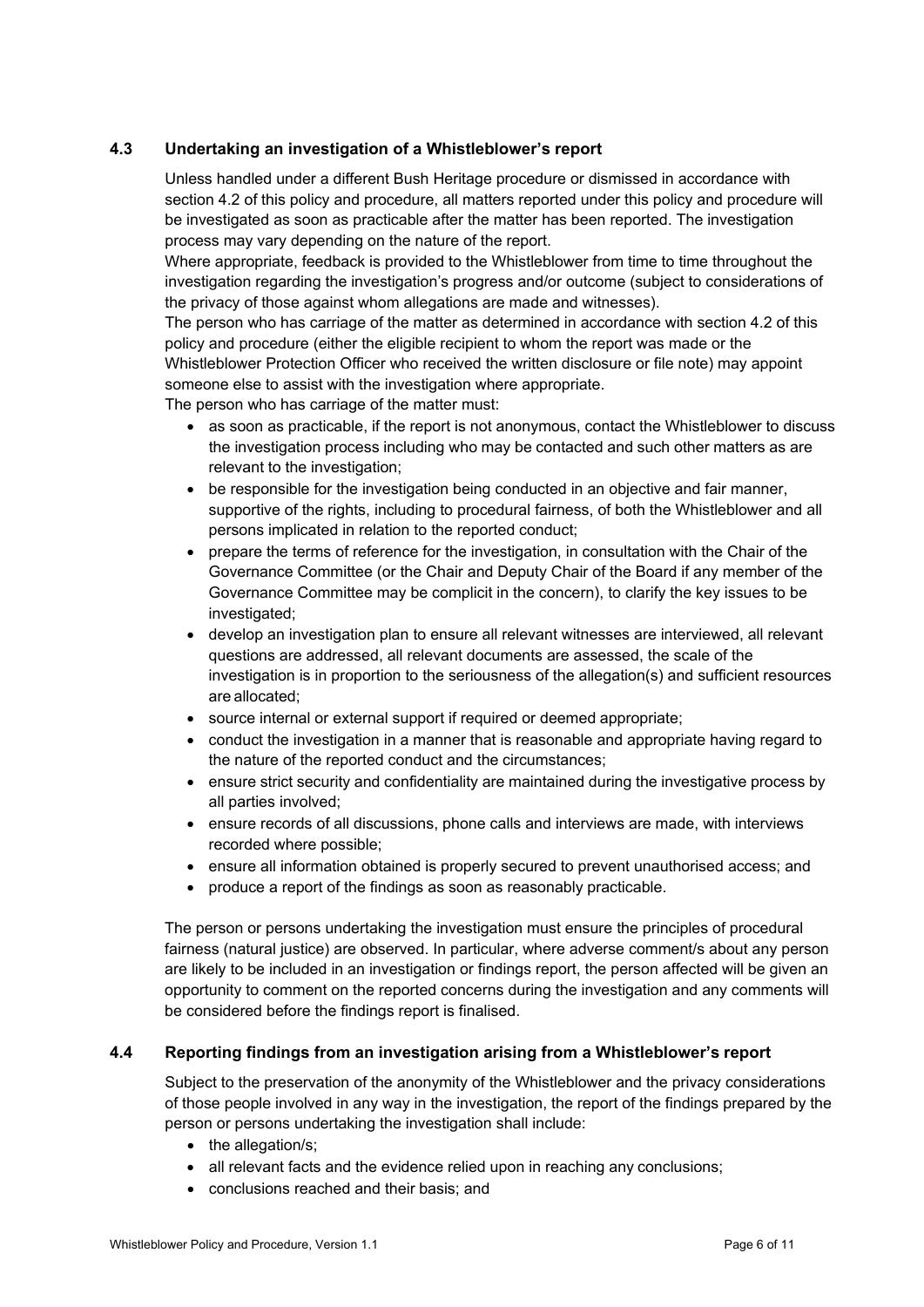• recommendations based on those conclusions to address any wrongdoing identified and any other matters arising during the investigation such as any lessons to be learnt or ways to prevent a recurrence of the situation.

The findings report will be stored securely.

Copies of the findings report will be provided to the Chair of the Board's Governance Committee (or the Chair and Deputy Chair of the Board if any member of the Governance Committee may be complicit in the concern).

#### <span id="page-6-0"></span>**4.5 Protecting the Whistleblower**

#### **Protection of Identity and Confidentiality**

A Whistleblower can make a disclosure anonymously and maintain their anonymity throughout the investigation and after its conclusion. A Whistleblower may refuse to answer questions at any time if they feel the questions could reveal their identity. However, doing so may prevent an investigation from progressing where insufficient information in the initial report has been provided and the anonymous Whistleblower will not provide further information. Bush Heritage is required to protect the identity of an individual that makes a report. Upon receiving a report that is not anonymous, the Whistleblower's identity is only shared if:

- the Whistleblower consents:
- disclosure is made to a lawyer for the purposes of obtaining legal advice or representation; or
- disclosure is made to ASIC, APRA, the Commissioner or Taxation (for tax matters) or the Australian Federal Police.

Bush Heritage will also not disclose any information that is likely to lead to the identification of the Whistleblower (but that is not their identity, i.e. their name) unless one of the circumstances above apply, or disclosure is reasonably necessary to investigate the report and all reasonable steps have been taken to reduce the risk the Whistleblower will be identified. If you believe your confidentiality has been breached by Bush Heritage in relation to your

disclosure, please contact the Whistleblower Protection Officers.

#### **Protection Against Detrimental Conduct**

Bush Heritage is committed to ensuring Whistleblowers are not victimised or adversely affected because they have made a report, may make a report, or could make a report under this policy and procedure.

It is a contravention of this policy and procedure and may be unlawful for anyone to engage in conduct that causes detriment to a Whistleblower in the belief or suspicion that they have made, may make, propose to make or could make a report under this policy and procedure or threaten such detriment. "Detriment" is defined very broadly to include dismissal, alteration to a person's position, harassment, intimidation, discrimination, injury in a person's employment, causing other harm or injury to a person, or causing or damage to a person's property, reputation or business or financial position.

In certain circumstances, under legislation, a Whistleblower may be entitled to seek an order from the Court for compensation from Bush Heritage or the person who caused the detriment for any loss, damage or injury they suffer as a result of any detrimental conduct.

If a Whistleblower believes that Detrimental Conduct has occurred, they should report such behaviour to a Whistleblower Protection Officer.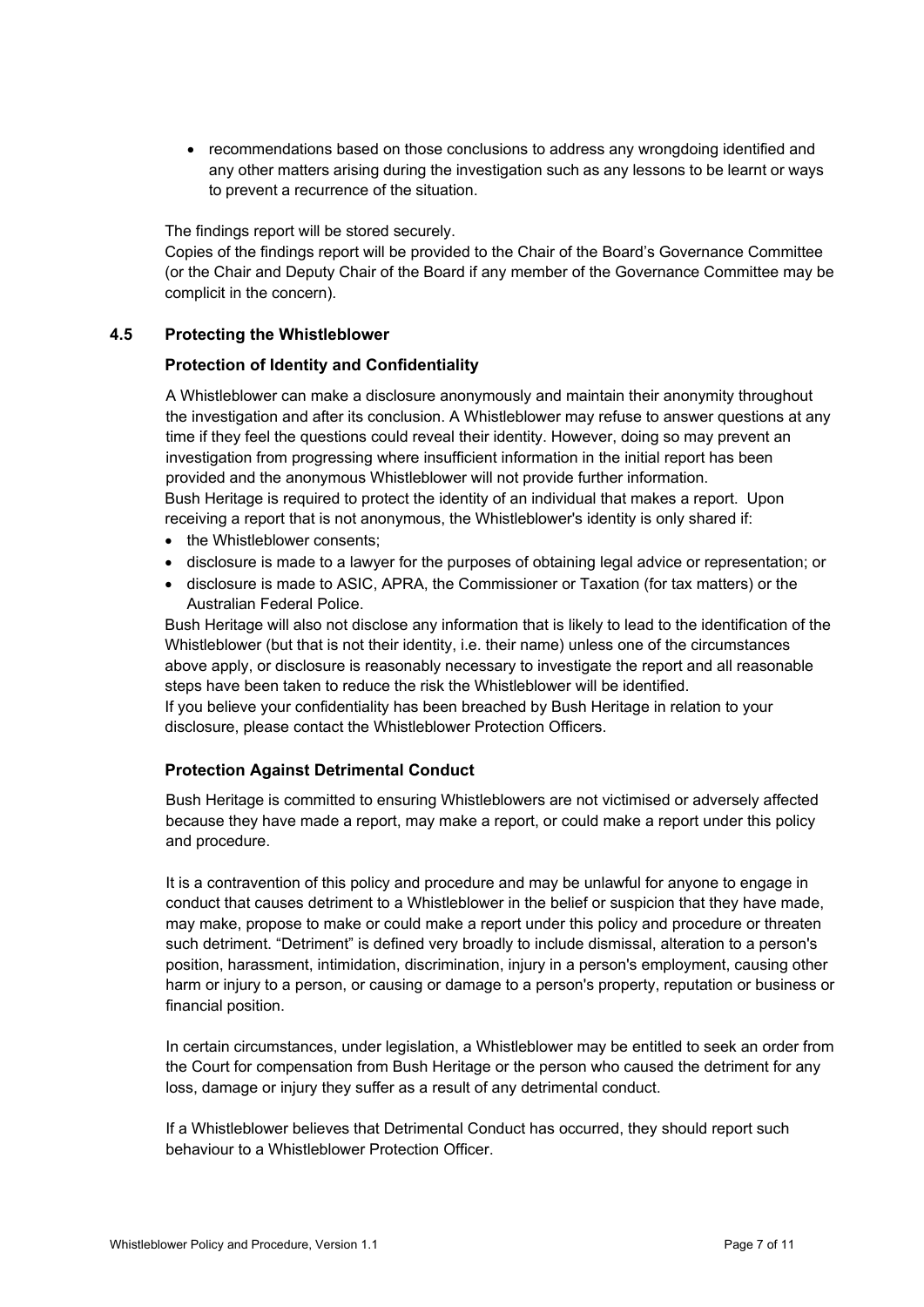## **Further Support and Protection of Files and Records**

Where the investigation has found that the Whistleblower made the allegation on reasonable grounds, the Whistleblower Protection Officer who receives the written disclosure or file note at section 4.2 above is responsible for ensuring that the Whistleblower suffers no employmentrelated disadvantage on account of their report and actions relating to this matter. This person also facilitates additional arrangements to support the Whistleblower which may include internal mentoring / coaching. The Whistleblower may also access Bush Heritage's employee assistance provider (EAP) for further support.

The provision of support also applies to protecting any other person who has contributed to the investigation.

All files and records created from an investigation are retained securely. Unauthorised release of information to someone not involved in the investigation (other than Executive Managers, Directors or Members of the Governance Committee, who need to know to take appropriate action, or for corporate governance purposes) without the Whistleblower's consent is a breach of this policy and procedure.

If the findings of an investigation are disclosed to Executive Managers, Directors or Members of the Governance Committee, the Whistleblower's identity and information that is likely to lead to their identification will not be disclosed without the Whistleblower's consent. Whistleblowers are assured that a release of information in breach of this policy and procedure is regarded as a serious matter and is dealt with under Bush Heritage's disciplinary procedures.

#### **When whistleblower protections may not apply**

If your matter relates to a personal work-related grievance (see section 2.2 of the Policy), it is not generally protected under Australian law. However, if your grievance arises as a result of making a disclosure or is a combination of personal work-related grievances and other misconduct, it may be protected.

You will not be given immunity from liability if you participated in the misconduct that is the subject of your disclosure.

#### <span id="page-7-0"></span>**4.6 Public Interest and Emergency Disclosures**

In certain circumstances, as outlined in the Corporations Act, a public interest disclosure may also be made to a journalist or a member of parliament. There are a number of steps that must be taken before these disclosures can be made as follows:

|                | <b>Public interest disclosure</b>                                                            | <b>Emergency disclosure</b>                                                                   |
|----------------|----------------------------------------------------------------------------------------------|-----------------------------------------------------------------------------------------------|
|                | A previous report has been made to ASIC or APRA                                              |                                                                                               |
| $\overline{2}$ | 90 days has passed since making the report                                                   | (No wait period)                                                                              |
| -3             | An Individual has reasonable grounds to                                                      | An Individual has reasonable grounds to                                                       |
|                | believe that making a further disclosure of                                                  | believe that the information concerns a                                                       |
|                | the information would be in the public                                                       | substantial and imminent danger to the                                                        |
|                | interest                                                                                     | health or safety of one or more persons or                                                    |
|                |                                                                                              | to the natural environment                                                                    |
|                |                                                                                              | An Individual gives the body to which the previous disclosure was made a written notification |
|                | that includes sufficient information to identify the previous disclosure and states that you |                                                                                               |
|                | intend to make a public interest / emergency disclosure (as applicable)                      |                                                                                               |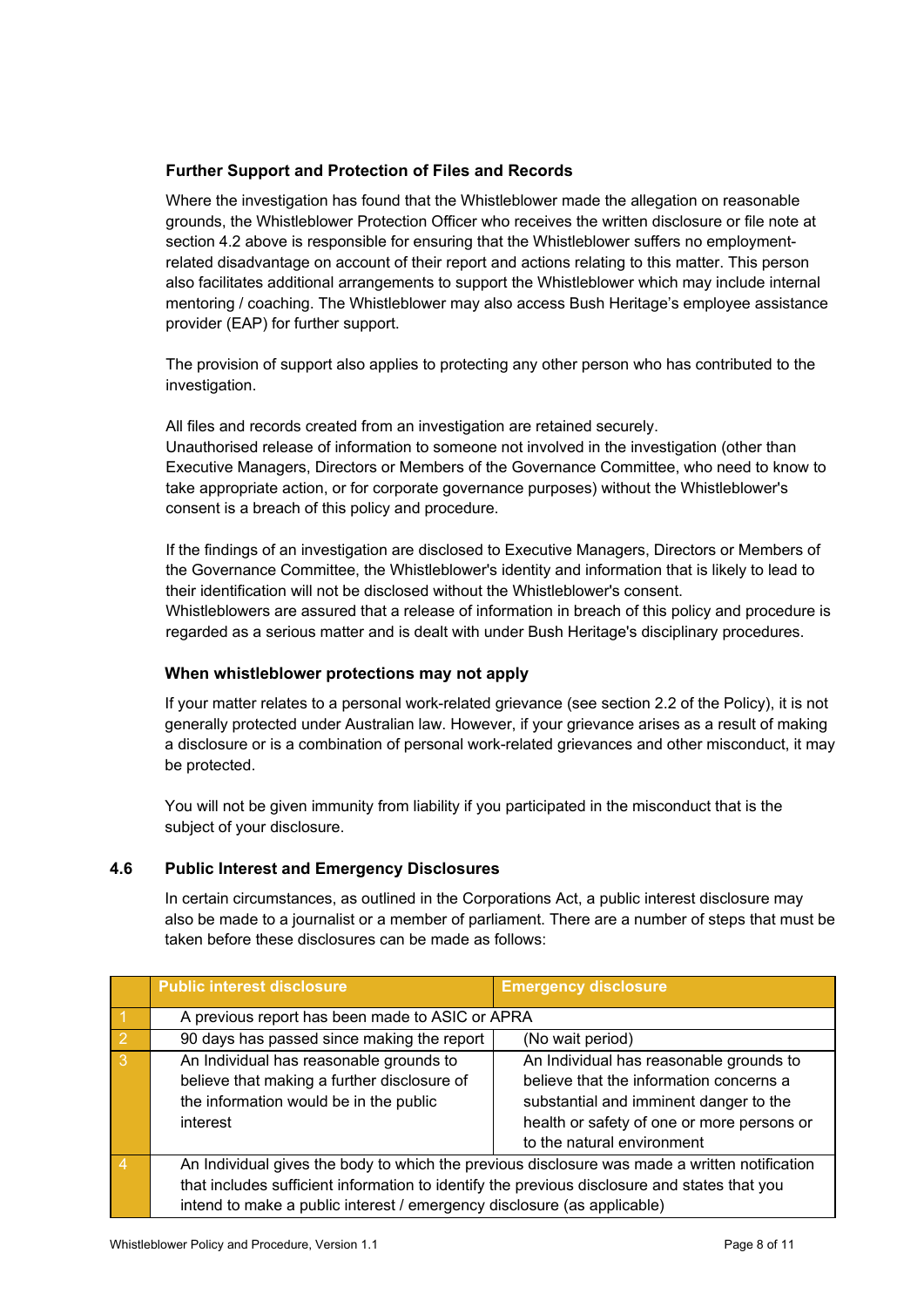| l 5            |                                                                                          | An Individual then makes a disclosure to a member of the Parliament of the Commonwealth, |
|----------------|------------------------------------------------------------------------------------------|------------------------------------------------------------------------------------------|
|                | the Parliament of a State or the legislature of a Territory or a professional journalist |                                                                                          |
| $\overline{6}$ | The extent of the information disclosed is no                                            | The extent of the information disclosed                                                  |
|                | greater than is necessary to inform the                                                  | is no greater than is necessary to inform                                                |
|                | recipient of the misconduct or improper                                                  | the recipient of the substantial and                                                     |
|                | state of affairs or circumstances                                                        | imminent danger                                                                          |

It is strongly recommended that you seek independent legal advice before making such a disclosure.

## <span id="page-8-0"></span>**5 Relevant Legislative References**

- Corporations Act 2001 (Cth)
- Taxation Administration Act 1953 (Cth)

## <span id="page-8-1"></span>**6 Associated Bush Heritage Policy & Procedures or Related Documents**

- [Dispute Resolution](https://bushheritageaustralia.sharepoint.com/:b:/s/CorpSvc/EX6g5WVEC_ZLrFda-P8jmkAB1HisHoeX23mpVI032zSFiA?e=XhIjsj) Procedure
- [Code of Conduct](https://bushheritageaustralia.sharepoint.com/:b:/s/CorpSvc/ER9po-9umEBKlc_5mOw7hhAB-VYJowrLrehiubpT_8VCiA?e=k7tuMy) Procedure
- Confidentiality clause within employment agreements

## <span id="page-8-2"></span>**7 Document Version Log**

| Document# | <b>Effective Date</b> | <b>Description of Change</b>                                                                                                                                                                |
|-----------|-----------------------|---------------------------------------------------------------------------------------------------------------------------------------------------------------------------------------------|
| 0.1       | May 2019              | Document created - 1st draft presented to Governance Committee                                                                                                                              |
| 0.2       | June 2019             | Minor amendments only for noting by the Board                                                                                                                                               |
| 0.3       | August 2019           | Updated draft presented to Governance Committee, including conversion to new<br>standard BHA Policy & Procedure template, inclusion of greater procedural detail and<br>flowchart appendix. |
| 0.4       | August 2019           | Board version for approval at August 2019 Board meeting - updated to include<br>changes requested by Governance Committee.                                                                  |
| 1.0       | August 2019           | Updated to include minor clarification in the flowchart as advised by the Board.<br>Approved by the Board for release (Board meeting 30/8/19).                                              |
| 1.1       | <b>March 2020</b>     | Reflects process improvements advised by Allens. Approved by the Board for release<br>(Board meeting 4/3/20).                                                                               |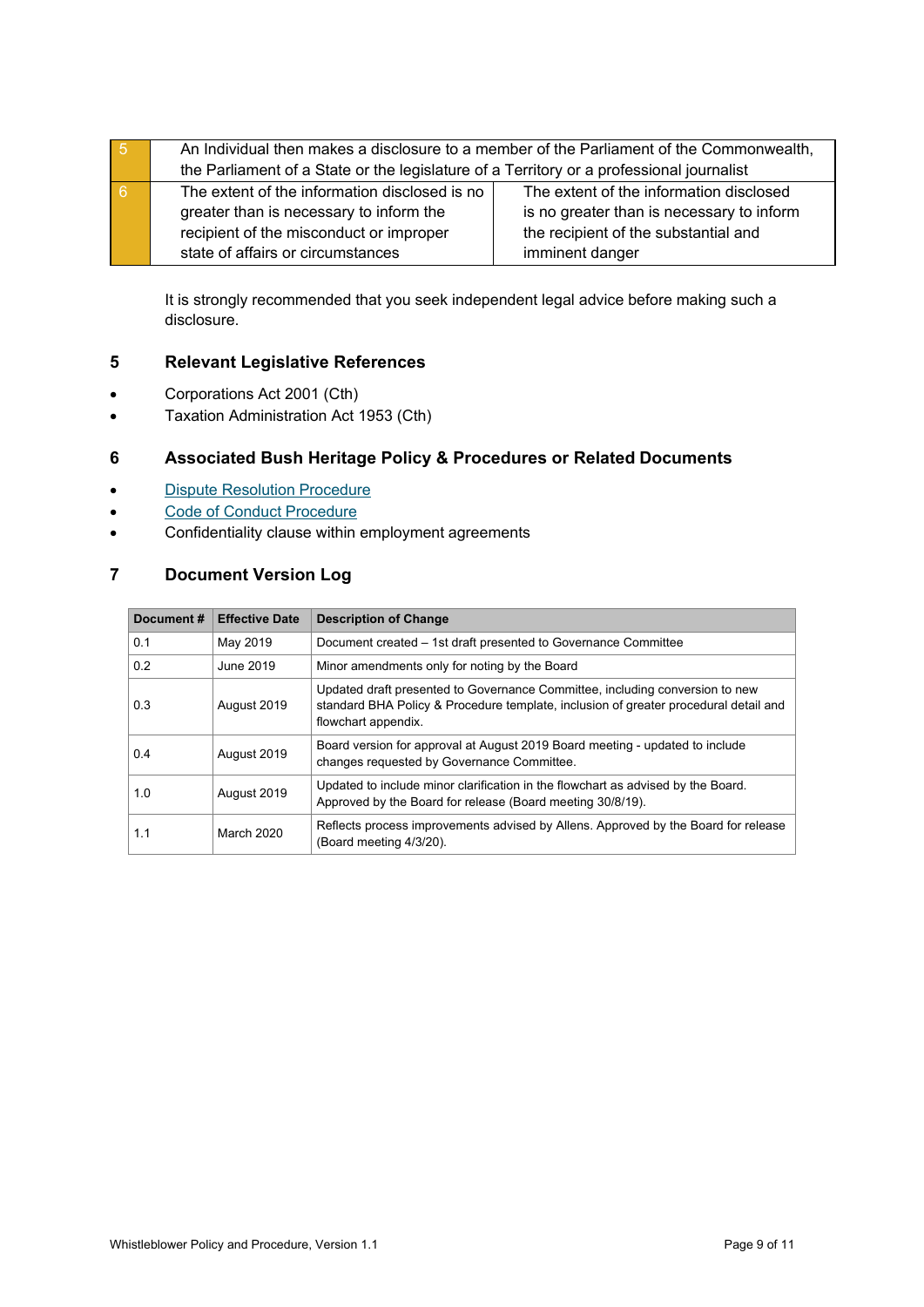## <span id="page-9-0"></span>**Appendix A - Whistleblower Protection Officers**

| Title: | Executive Manager Corporate Services & CFO, Company Secretary |
|--------|---------------------------------------------------------------|
| Email: | robert.pratt@bushheritage.org.au                              |
| Phone: | 03 8610 9116                                                  |
|        |                                                               |
|        |                                                               |
| Title: | Executive Manager People, Safety & Culture                    |
| Email: | michelle.jacobs@bushheritage.org.au                           |